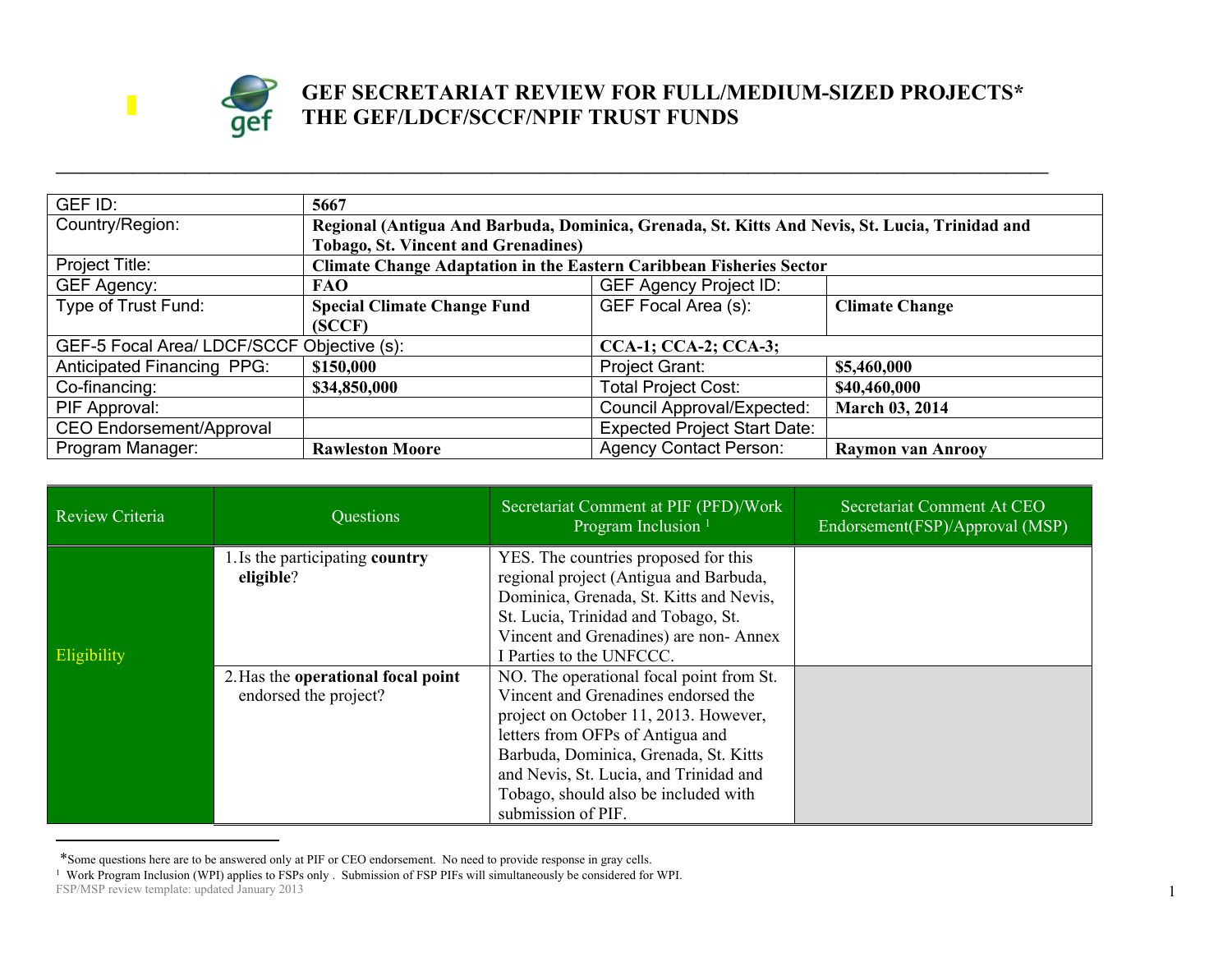| Review Criteria                 | Questions                                                                                                                                                                                                                                                                                                                                                                                     | Secretariat Comment at PIF (PFD)/Work<br>Program Inclusion <sup>1</sup>                                                                                                                                                                                   | Secretariat Comment At CEO<br>Endorsement(FSP)/Approval (MSP) |
|---------------------------------|-----------------------------------------------------------------------------------------------------------------------------------------------------------------------------------------------------------------------------------------------------------------------------------------------------------------------------------------------------------------------------------------------|-----------------------------------------------------------------------------------------------------------------------------------------------------------------------------------------------------------------------------------------------------------|---------------------------------------------------------------|
|                                 |                                                                                                                                                                                                                                                                                                                                                                                               | <b>RECOMMENDED ACTION: Please</b><br>include a signed LoE from the OFPs of<br>Antigua and Barbuda, Dominica,<br>Grenada, St. Kitts and Nevis, St. Lucia,<br>and Trinidad and Tobago.<br>$CL - 01/28/14 - YES$ . The revised PIF<br>now includes all LoEs. |                                                               |
|                                 | 3. Is the proposed Grant (including)<br>the Agency fee) within the<br>resources available from (mark<br>all that apply):                                                                                                                                                                                                                                                                      |                                                                                                                                                                                                                                                           |                                                               |
| <b>Resource</b><br>Availability | • the STAR allocation?<br>• the focal area allocation?                                                                                                                                                                                                                                                                                                                                        |                                                                                                                                                                                                                                                           |                                                               |
|                                 | • the LDCF under the principle of<br>equitable access                                                                                                                                                                                                                                                                                                                                         |                                                                                                                                                                                                                                                           |                                                               |
|                                 | • the SCCF (Adaptation or<br>Technology Transfer)?                                                                                                                                                                                                                                                                                                                                            | YES. The proposed grant amount of<br>\$5.46 million is availabe under the SCCF<br>adaptation program.                                                                                                                                                     |                                                               |
|                                 | • the Nagoya Protocol Investment<br>Fund                                                                                                                                                                                                                                                                                                                                                      |                                                                                                                                                                                                                                                           |                                                               |
|                                 | • focal area set-aside?                                                                                                                                                                                                                                                                                                                                                                       |                                                                                                                                                                                                                                                           |                                                               |
| <b>Strategic Alignment</b>      | 4. Is the project aligned with the<br>focal area/multifocal areas/<br><b>LDCF/SCCF/NPIF results</b><br>framework and strategic<br>objectives?<br>For BD projects: Has the project<br>explicitly articulated which Aichi<br>Target(s) the project will help<br>achieve and are SMART<br>indicators identified, that will be<br>used to track progress toward<br>achieving the Aichi target(s). | YES, the project is well aligned with the<br>LDCF/SCCF results framework and<br>strategic objectives.                                                                                                                                                     |                                                               |
|                                 | 5. Is the project consistent with the<br>recipient country's national                                                                                                                                                                                                                                                                                                                         | YES. The PIF adequately describes<br>country national strategies and plans to                                                                                                                                                                             |                                                               |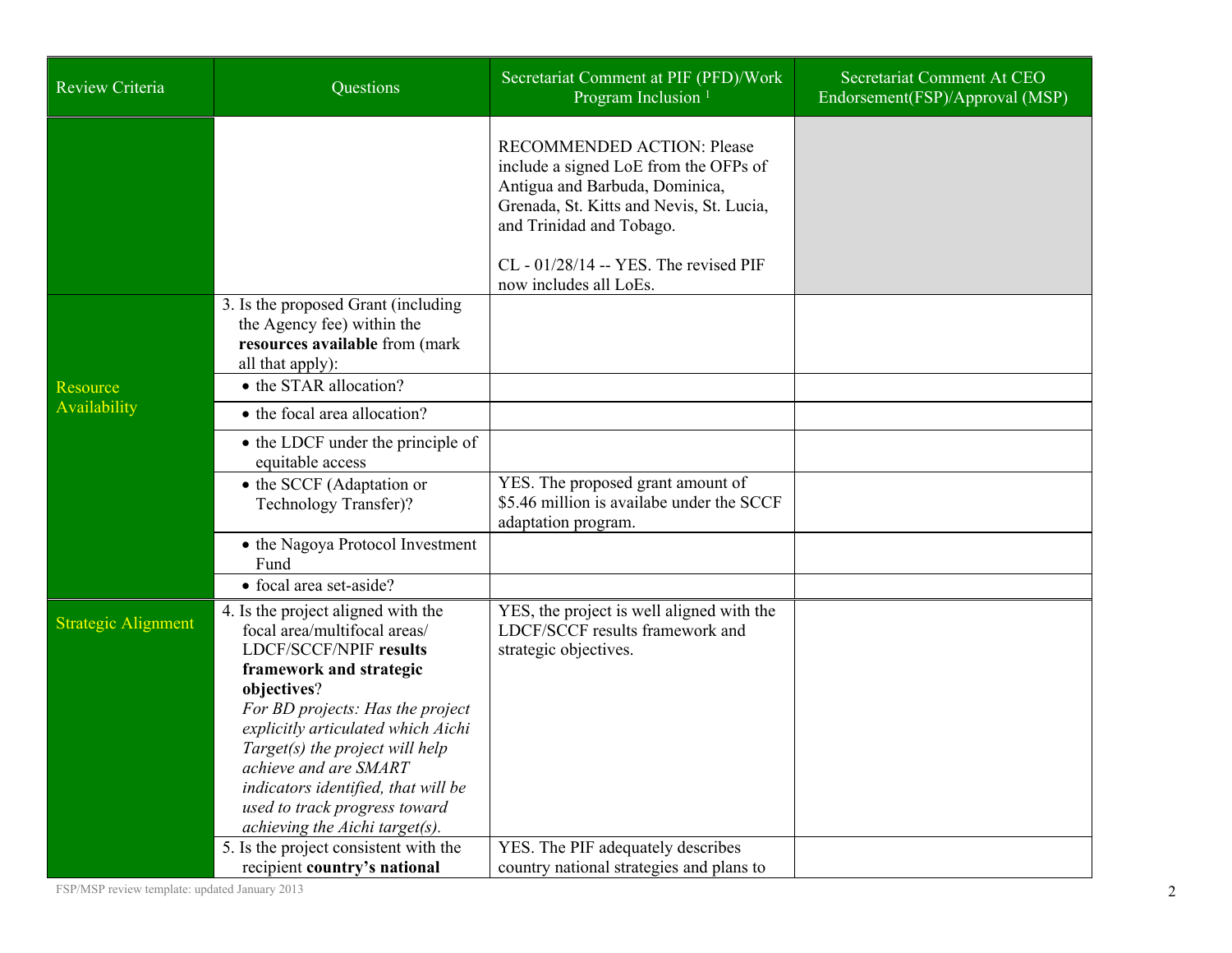| Review Criteria       | Questions                                                                                                                                                                                          | Secretariat Comment at PIF (PFD)/Work<br>Program Inclusion <sup>1</sup>                                                                                                                                                                                                                                                                                                                                                                                                                                                                                                                                                                                                                                                                                                                                                                                                                                                                                                                 | Secretariat Comment At CEO<br>Endorsement(FSP)/Approval (MSP) |
|-----------------------|----------------------------------------------------------------------------------------------------------------------------------------------------------------------------------------------------|-----------------------------------------------------------------------------------------------------------------------------------------------------------------------------------------------------------------------------------------------------------------------------------------------------------------------------------------------------------------------------------------------------------------------------------------------------------------------------------------------------------------------------------------------------------------------------------------------------------------------------------------------------------------------------------------------------------------------------------------------------------------------------------------------------------------------------------------------------------------------------------------------------------------------------------------------------------------------------------------|---------------------------------------------------------------|
|                       | strategies and plans or reports<br>and assessments under relevant<br>conventions, including NPFE,<br>NAPA, NCSA, NBSAP or NAP?                                                                     | which the projects are aligned. In<br>particular, the document refers to the<br>importance of marine ecosystems and the<br>fisheries sector in the various National<br>Communication documents in each<br>project country.                                                                                                                                                                                                                                                                                                                                                                                                                                                                                                                                                                                                                                                                                                                                                              |                                                               |
| <b>Project Design</b> | 6. Is (are) the <b>baseline</b> $project(s)$ ,<br>including problem(s) that the<br>baseline project(s) seek/s to<br>address, sufficiently described and<br>based on sound data and<br>assumptions? | NOT CLEAR. While the project<br>adequately describes the baseline<br>scenario and the specific vulnerabilities<br>of the Eastern Caribbean region,<br>information on the specific baseline<br>interventions (to which the project will<br>build) remains unclear. Specifically:<br>On pg. 11, the PIF describes that<br>1)<br>"FAO is supporting project development<br>activities" in line with the Strategy and<br>Action Plan for DRM and CCA in<br>fisheries and aquaculture, but does not<br>provide examples of the strategies laid<br>out in the Plan, and the specific<br>interventions being implemented by FAO<br>in project countries.<br>The PIF mentions that "the<br>2)<br>Regular Programmes of the Fisheries<br>Divisions provide the baseline for the 5<br>project components" (pg. 14), but does<br>not adequately describe (for each<br>component) the ongoing baseline<br>activities being implemented by the<br>Fisheries administrations in project<br>countries. |                                                               |
|                       |                                                                                                                                                                                                    | Additional information on the<br>3)<br>following baseline projects (as mentioned<br>on pages 11 and 12) should be provided:<br>the CERMES developed methodology for                                                                                                                                                                                                                                                                                                                                                                                                                                                                                                                                                                                                                                                                                                                                                                                                                     |                                                               |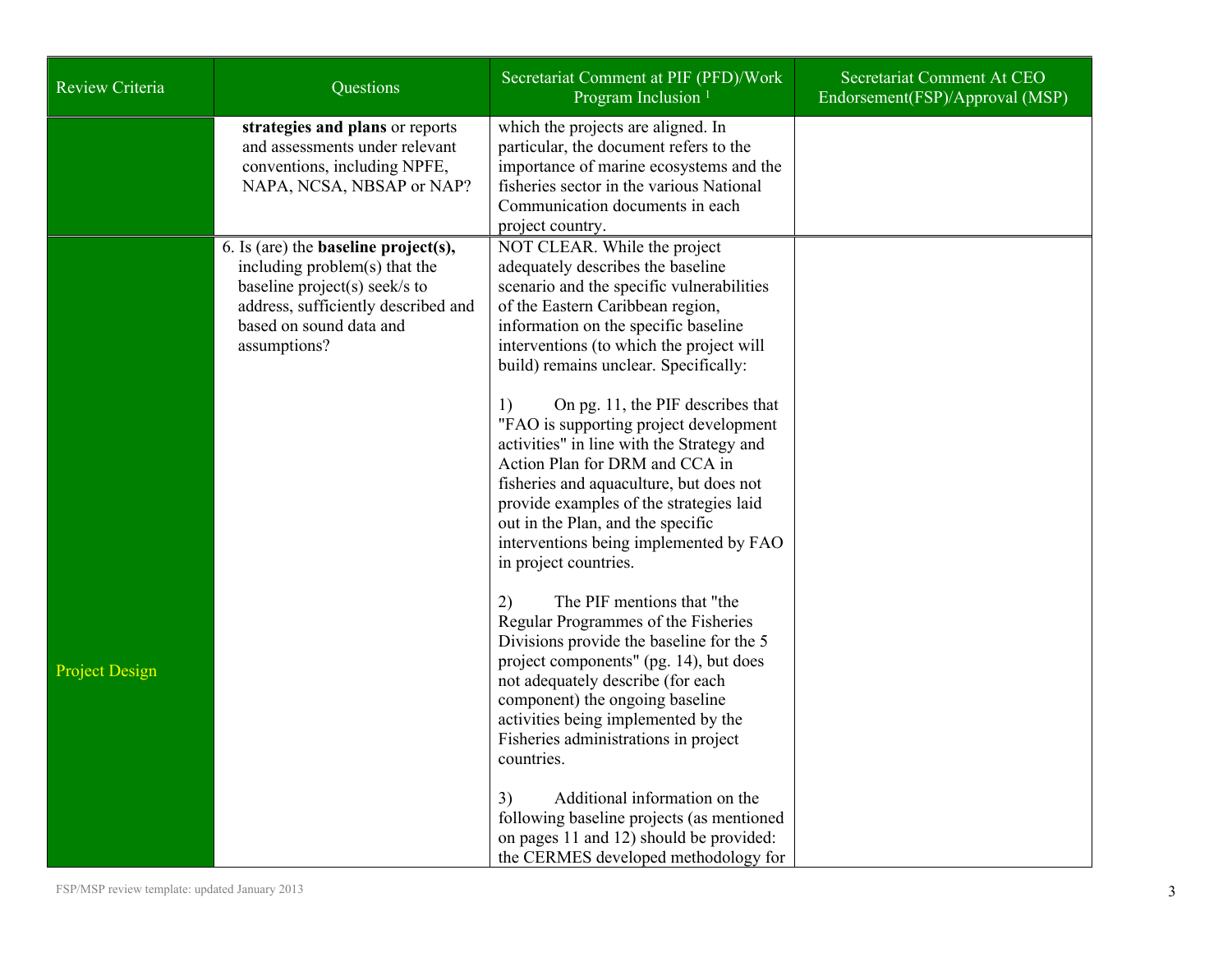| Review Criteria | Questions | Secretariat Comment at PIF (PFD)/Work<br>Program Inclusion <sup>1</sup>                                                                                                                                                                                                                                                                                                                                   | Secretariat Comment At CEO<br>Endorsement(FSP)/Approval (MSP) |
|-----------------|-----------|-----------------------------------------------------------------------------------------------------------------------------------------------------------------------------------------------------------------------------------------------------------------------------------------------------------------------------------------------------------------------------------------------------------|---------------------------------------------------------------|
|                 |           | Marine Spatial Planning (MSP)<br>(Component 1), the Marine Resource and<br>Space-Use Information System<br>(MARSIS) (Component 1), the<br>Programmes for "Safety at Sea"<br>(Component 2), the Caribbean Network<br>of Fisherfolk Organizations (CNFO)<br>(Component 3), and the Fisheries for<br>Fishers' Initiative (GCFI) (Component 3),<br>the Aquaculture Network for the<br>Americas (Component 5). |                                                               |
|                 |           | For all projects described, the<br>4)<br>associated financing, respective time-<br>frames, and coverage across project<br>countries, should be provided.                                                                                                                                                                                                                                                  |                                                               |
|                 |           | The PIF could briefly describe<br>5)<br>the baseline scenario related mobile<br>phone use and ICTs, as they relate to<br>Component 3.                                                                                                                                                                                                                                                                     |                                                               |
|                 |           | RECOMMENDED ACTION: Please<br>clarify/provide information on: (i) how<br>the baseline investments described relate<br>to the indicative co-financing figures<br>provided in Table B, (ii) FAO projects<br>being implemented in line with the<br>Strategy and Plan, (ii) activities under the<br>Fisheries Administrations, (iii) activities<br>under interventions mentioned on pages                     |                                                               |
|                 |           | 11 and 12, (iv) associated financing,<br>time-frames and coverage, for all projects<br>described, and (v) the baseline scenario<br>related to mobile phone use and ICTs.<br>$CL - 01/28/14$ : YES. The existing<br>baseline projects under each component                                                                                                                                                 |                                                               |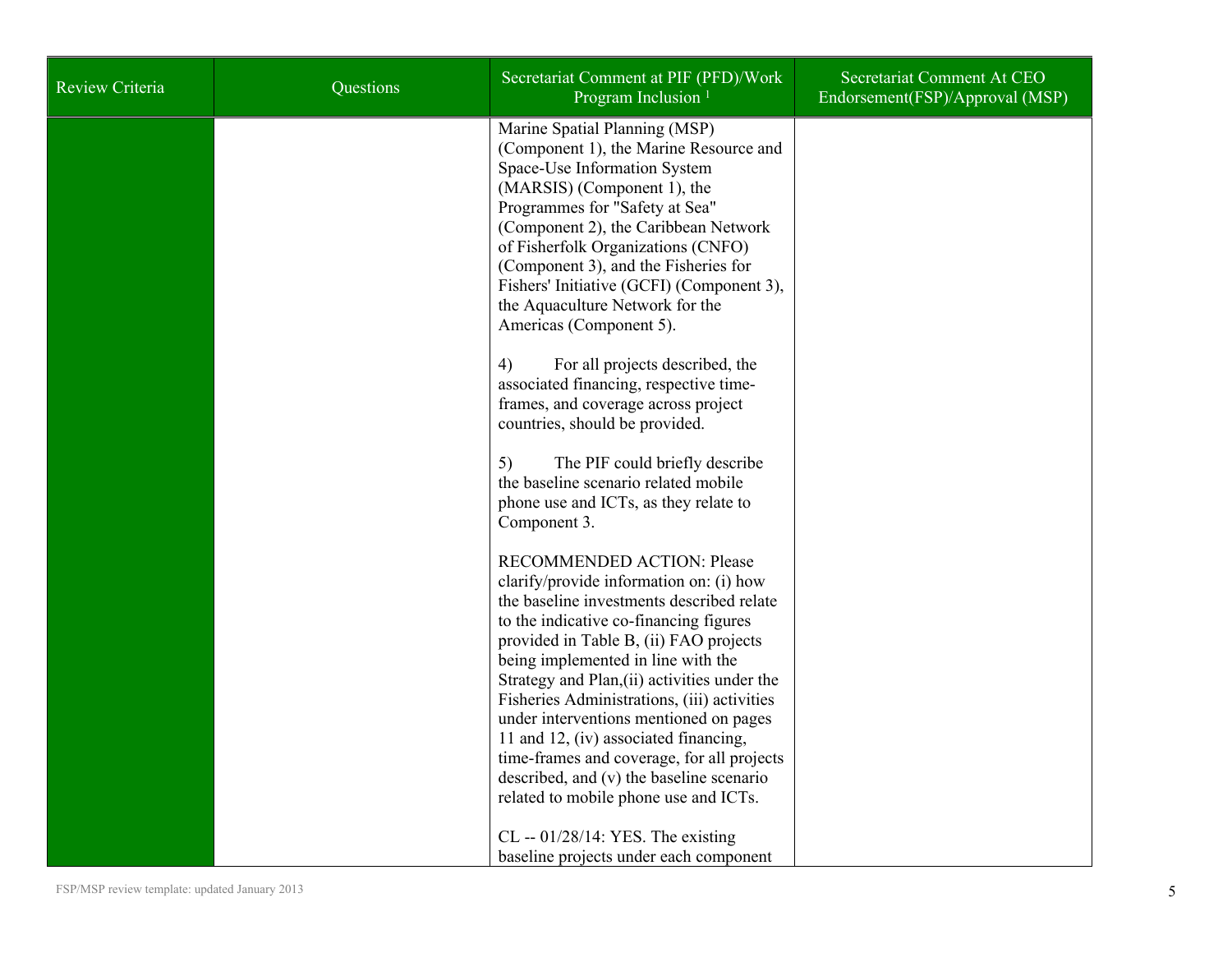| Review Criteria | Questions                                                                                                                                                            | Secretariat Comment at PIF (PFD)/Work<br>Program Inclusion <sup>1</sup>                                                                                                                                                                                                                                                                                                                                                                                                                                                                                                                                                                                                                                                                                                                                                                                                                                                                                        | Secretariat Comment At CEO<br>Endorsement(FSP)/Approval (MSP) |
|-----------------|----------------------------------------------------------------------------------------------------------------------------------------------------------------------|----------------------------------------------------------------------------------------------------------------------------------------------------------------------------------------------------------------------------------------------------------------------------------------------------------------------------------------------------------------------------------------------------------------------------------------------------------------------------------------------------------------------------------------------------------------------------------------------------------------------------------------------------------------------------------------------------------------------------------------------------------------------------------------------------------------------------------------------------------------------------------------------------------------------------------------------------------------|---------------------------------------------------------------|
|                 |                                                                                                                                                                      | have been adequately described,<br>including a full list of baseline project<br>descriptions in Annex II of the revised<br>PIF.                                                                                                                                                                                                                                                                                                                                                                                                                                                                                                                                                                                                                                                                                                                                                                                                                                |                                                               |
|                 | 7. Are the components, outcomes<br>and outputs in the project<br>framework (Table B) clear,<br>sound and appropriately detailed?<br>8. (a) Are global environmental/ | NOT CLEAR. Please address comments<br>in section 6 above.<br>In addition, some outputs described in<br>Table B are not mentioned in component<br>descriptions. For example, the PIF cites<br>that support will be provided towards<br>"Early warning needs assessment and<br>basic training provided in line with IMO<br>convention for safety at sea" (Output 2.1)<br>and "exchange programmes on adaptive<br>technologies" (Output 3.2.), but no such<br>activities are mentioned in the component<br>descriptions on pgs. 11 and 12.<br>RECOMMENDED ACTION: Upon<br>addressing the recommendations under<br>section 6, please ensure that output<br>descriptions in Table B are consistent<br>with component descriptions.<br>$CL - 01/28/14$ : YES. The project<br>addresses initial comments in section 6.<br>In addition, outputs in project framework<br>(Table B) are consistent with component<br>descriptions.<br>NOT CLEAR. Please address comments |                                                               |
|                 | adaptation benefits identified? (b)<br>Is the description of the<br>incremental/additional reasoning<br>sound and appropriate?                                       | in section 6 and 7 above. In the absence<br>of a clear description of the baseline<br>initiatives, the additional cost reasoning<br>cannot be assessed.<br>In addition, the additional cost reasoning<br>for each component (including how                                                                                                                                                                                                                                                                                                                                                                                                                                                                                                                                                                                                                                                                                                                     |                                                               |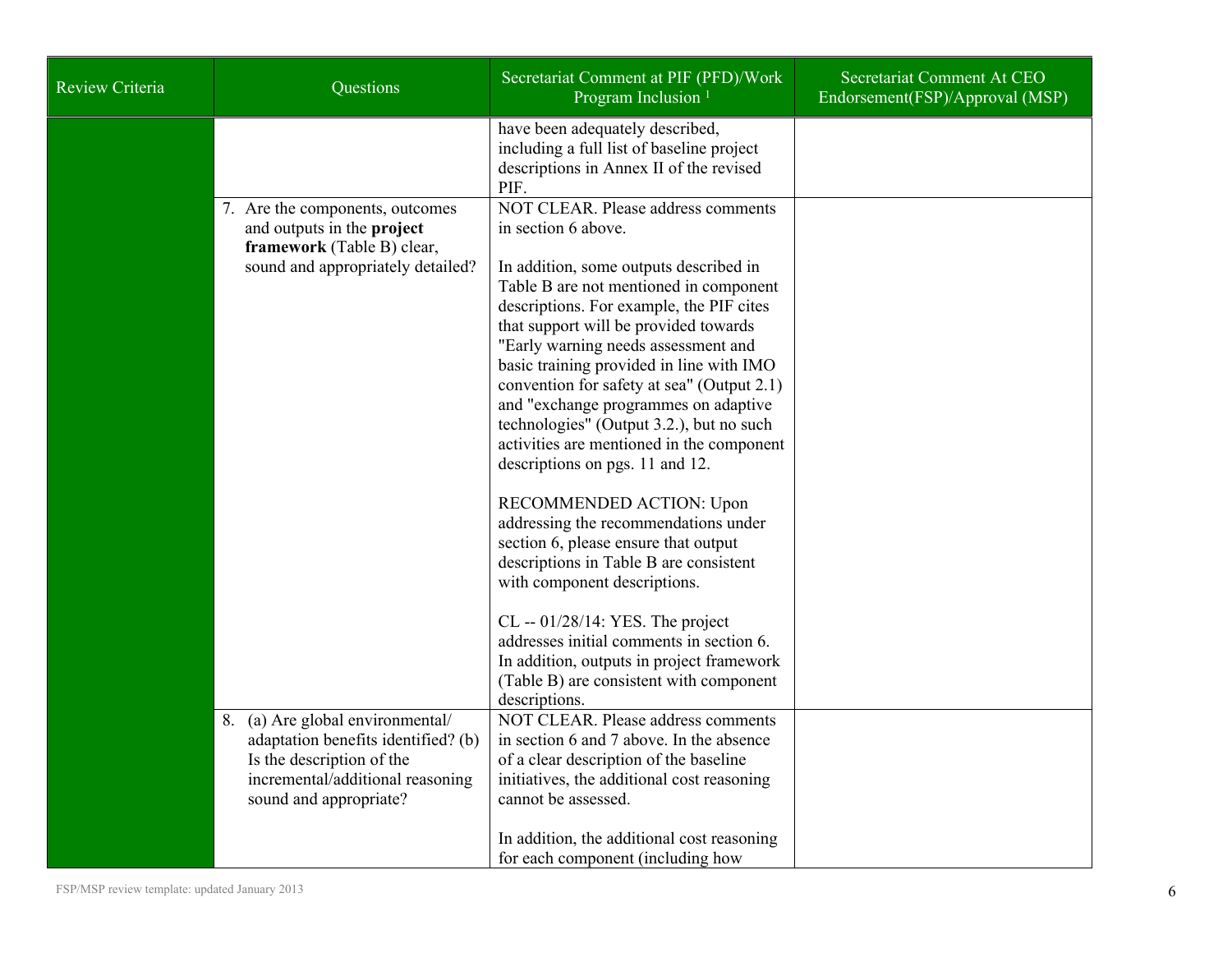| <b>Review Criteria</b> | Questions                                                                                                                                                                                                                                                       | Secretariat Comment at PIF (PFD)/Work<br>Program Inclusion <sup>1</sup>                                                                                                                                                                                    | Secretariat Comment At CEO<br>Endorsement(FSP)/Approval (MSP) |
|------------------------|-----------------------------------------------------------------------------------------------------------------------------------------------------------------------------------------------------------------------------------------------------------------|------------------------------------------------------------------------------------------------------------------------------------------------------------------------------------------------------------------------------------------------------------|---------------------------------------------------------------|
|                        |                                                                                                                                                                                                                                                                 | activities will build on the existing<br>baseline projects) should be adequately<br>described.                                                                                                                                                             |                                                               |
|                        |                                                                                                                                                                                                                                                                 | RECOMMENDED ACTION: Upon<br>addressing the recommendations under<br>sections 6 and 7, please ensure that the<br>document includes information on the<br>additional cost for each component.                                                                |                                                               |
|                        |                                                                                                                                                                                                                                                                 | $CL - 01/28/14$ : YES. The revised PIF<br>address all initial comments, and outlines,<br>for each component, the adaptation<br>alternatives to be implemented by the<br>SCCF project.                                                                      |                                                               |
|                        | 9. Is there a clear description of:<br>a) the socio-economic benefits,<br>including gender dimensions, to<br>be delivered by the project, and<br>b) how will the delivery of such<br>benefits support the achievement<br>of incremental/additional<br>benefits? |                                                                                                                                                                                                                                                            |                                                               |
|                        | 10. Is the role of public participation,<br>including CSOs, and indigenous<br>peoples where relevant, identified<br>and explicit means for their<br>engagement explained?                                                                                       | NOT CLEAR. While the PIF identifies<br>key stakeholder on pg. 17 (e.g. regional<br>and local NGOs, CBOs and fisherfolk<br>associations), the document does not<br>adequately describe their level of<br>engagement during the lifecycle of the<br>project. |                                                               |
|                        |                                                                                                                                                                                                                                                                 | CL -- 01/28/14: YES. All relevant<br>stakeholders have been identified in the<br>revised PIF, specifically, the PPG phase<br>will also allow for improved analysis and<br>strengthening of stakeholder involvement<br>accross the project life cycle.      |                                                               |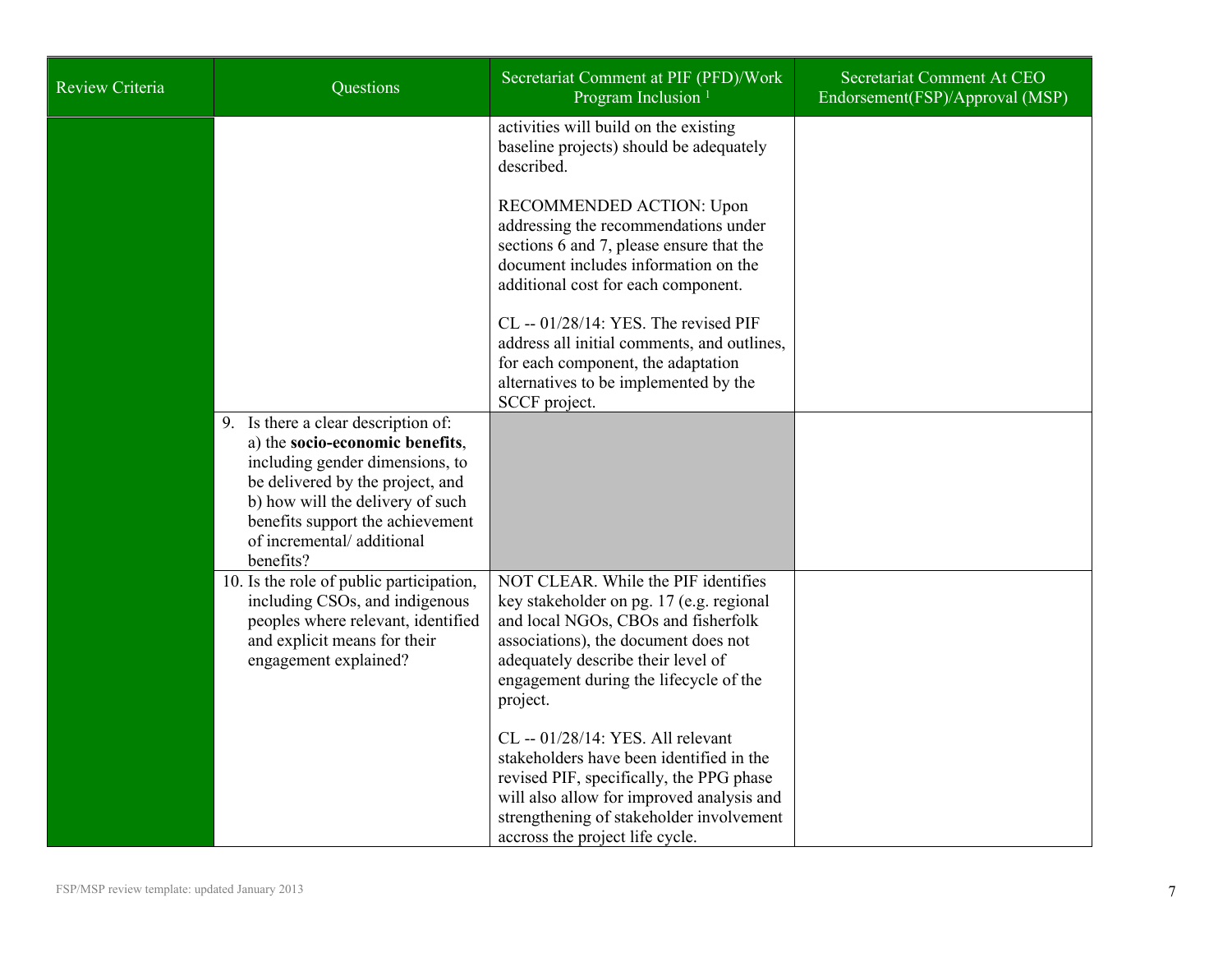| <b>Review Criteria</b> | Questions                                                                                                                                                                                                                                                                                                                                                                                                                      | Secretariat Comment at PIF (PFD)/Work<br>Program Inclusion <sup>1</sup>                                                                                                                                                                                                                                                                                                                                                                                                                                                                                                                                                                                                   | Secretariat Comment At CEO<br>Endorsement(FSP)/Approval (MSP) |
|------------------------|--------------------------------------------------------------------------------------------------------------------------------------------------------------------------------------------------------------------------------------------------------------------------------------------------------------------------------------------------------------------------------------------------------------------------------|---------------------------------------------------------------------------------------------------------------------------------------------------------------------------------------------------------------------------------------------------------------------------------------------------------------------------------------------------------------------------------------------------------------------------------------------------------------------------------------------------------------------------------------------------------------------------------------------------------------------------------------------------------------------------|---------------------------------------------------------------|
|                        | 11. Does the project take into account<br>potential major risks, including<br>the consequences of climate<br>change, and describes sufficient<br>risk mitigation measures? (e.g.,<br>measures to enhance climate<br>resilience)                                                                                                                                                                                                | YES. The project adequately identifies<br>and ranks risks, and includes sound<br>mitigation measures to be incorporated<br>into the project concept.                                                                                                                                                                                                                                                                                                                                                                                                                                                                                                                      |                                                               |
|                        | 12. Is the project consistent and<br>properly coordinated with other<br>related initiatives in the country<br>or in the region?                                                                                                                                                                                                                                                                                                | YES. The project is consistent with<br>several projects across the region,<br>including GEF-funded projects such as<br>the Caribbean Large marine Ecosystem<br>(CLME) Project and the Sustainable<br>Management of bycatch in LAC trawl<br>fisheries (REBYC-II LAC). The<br>document also describes (on pg. 14 and<br>18) other relevant ongoing regional<br>projects to which the project is aligned.                                                                                                                                                                                                                                                                    |                                                               |
|                        | 13. Comment on the project's<br>innovative aspects,<br>sustainability, and potential for<br>scaling up.<br>Assess whether the project is<br>innovative and if so, how,<br>and if not, why not.<br>Assess the project's strategy<br>$\bullet$<br>for sustainability, and the<br>likelihood of achieving this<br>based on GEF and Agency<br>experience.<br>Assess the potential for<br>scaling up the project's<br>intervention. | NOT CLEAR. The innovative aspects of<br>the project cannot be fully assessed at this<br>time. Please refer to sections 6, 7 and 8<br>above.<br><b>RECOMMENDED ACTION: Please</b><br>refer to sections 6, 7 and 8.<br>$CL - 01/28/14$ : YES. The project's<br>innovation, sustainability and potential<br>for scaling-up are adequately described<br>on pgs. 24-25 of the revised PIF.<br>Specifically:<br>INNOVATION: The project is<br>innovative in its integration of<br><b>Information Communication</b><br>Technologies (ICTs) to fisheries<br>management, allowing farmers to have<br>access to real-time data and information<br>from reliable weather forecasting |                                                               |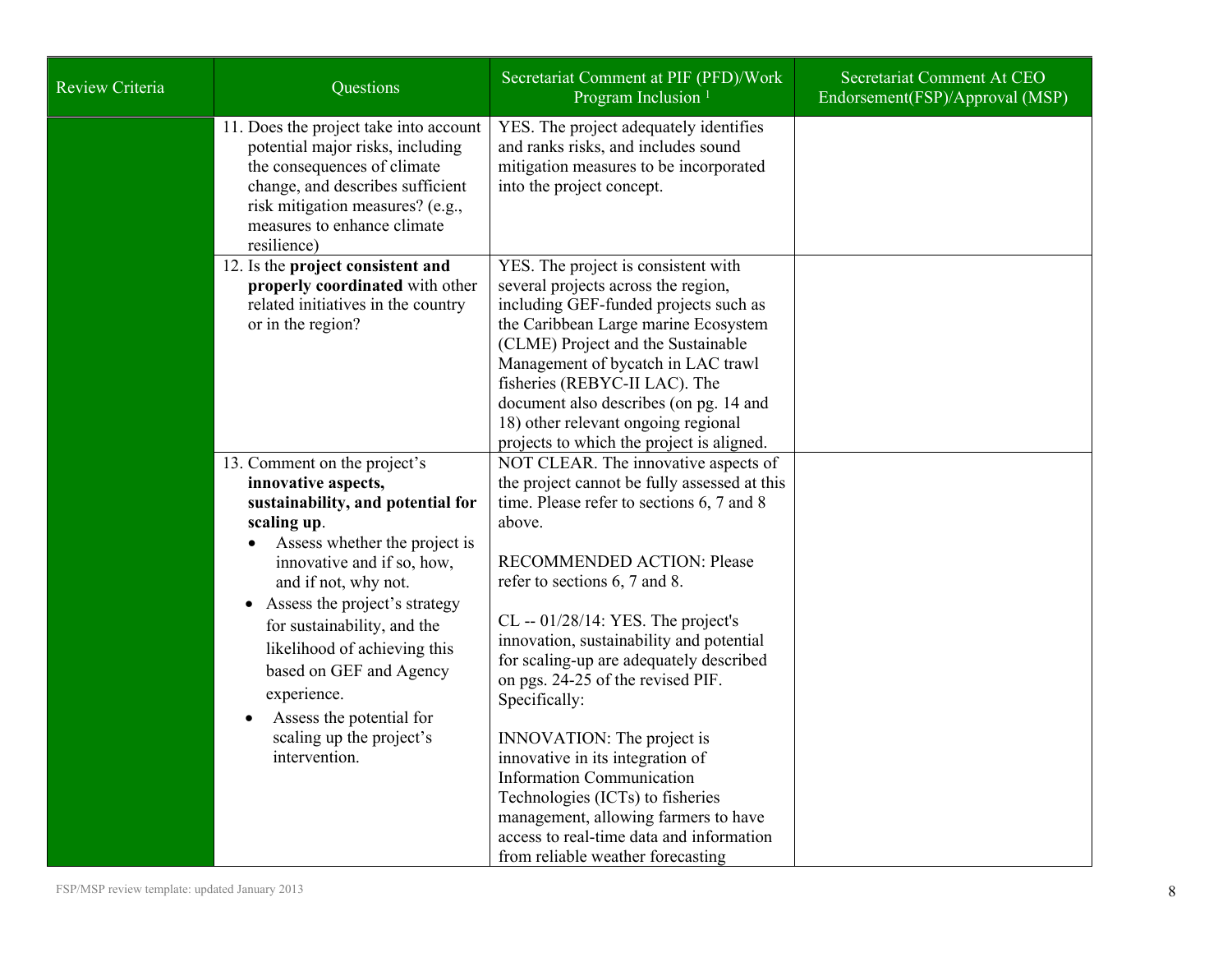| <b>Review Criteria</b> | Questions                                                                                                                            | Secretariat Comment at PIF (PFD)/Work<br>Program Inclusion <sup>1</sup>                                                                                                                                                                                                                                                                                                                                                                                                                                                                                                                                                                   | Secretariat Comment At CEO<br>Endorsement(FSP)/Approval (MSP) |
|------------------------|--------------------------------------------------------------------------------------------------------------------------------------|-------------------------------------------------------------------------------------------------------------------------------------------------------------------------------------------------------------------------------------------------------------------------------------------------------------------------------------------------------------------------------------------------------------------------------------------------------------------------------------------------------------------------------------------------------------------------------------------------------------------------------------------|---------------------------------------------------------------|
|                        |                                                                                                                                      | agencies and institutions. The project is<br>also innovative in its application of the<br>Ecosystem Approach to Fisheries (EAF)<br>to promote the integration of climate<br>change adaptation measures and<br>strategies into fisheries planning.                                                                                                                                                                                                                                                                                                                                                                                         |                                                               |
|                        |                                                                                                                                      | SUSTAINABILITY: Currently, the<br>project cites that "none of the<br>participating countries currently has<br>climate change adaptation strategies and<br>measures mainstreamed in their national<br>fisheries policies, fisheries strategies and<br>fisheries management plans". Therefore,<br>the introduction of this regional project<br>will increase capacity of governments at<br>both regional and national levels to<br>embed climate change adaptation<br>measures into fisheries management,<br>ensure the sustainable development of the<br>sector, and continue to promote project<br>activities beyond project termination. |                                                               |
|                        |                                                                                                                                      | SCALE-UP: The project is aligned with<br>several ongoing baselines projects<br>(Annex II) and other initiatives (including<br>relevant GEF projects), allowing for best<br>practices, knowledge and lessons to be<br>shared between farming communities and<br>governments. Through these partnerships,<br>the project aims to ensure the replication<br>and scaling-up of outputs through the<br>effective harmonization of methods and<br>approaches.                                                                                                                                                                                   |                                                               |
|                        | 14. Is the project structure/design<br>sufficiently close to what was<br>presented at PIF, with clear<br>justifications for changes? |                                                                                                                                                                                                                                                                                                                                                                                                                                                                                                                                                                                                                                           |                                                               |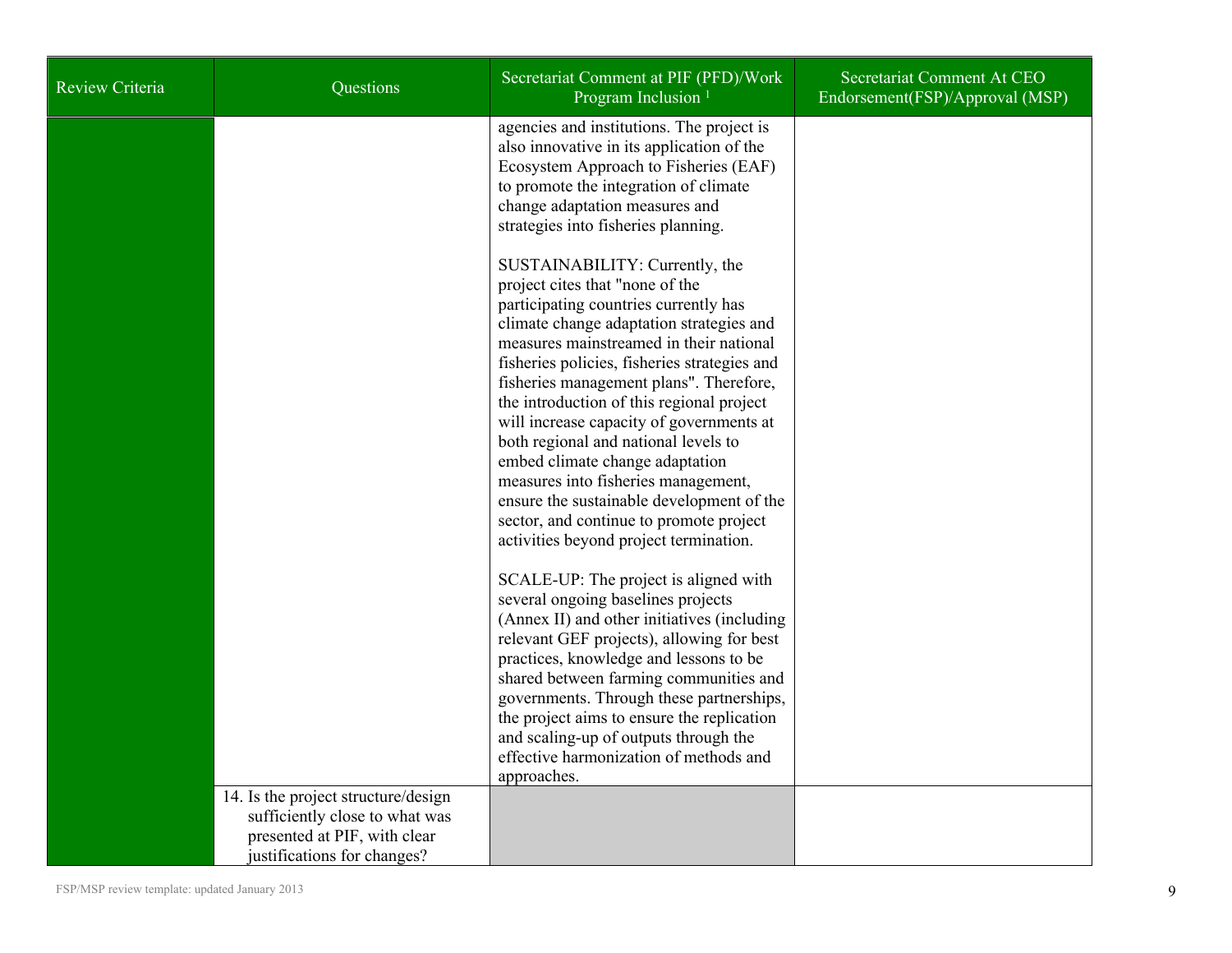| Review Criteria          | Questions                                                                                                                                                                                                                                                                      | Secretariat Comment at PIF (PFD)/Work<br>Program Inclusion <sup>1</sup>                                                                                                                                                                                                                                               | Secretariat Comment At CEO<br>Endorsement(FSP)/Approval (MSP) |
|--------------------------|--------------------------------------------------------------------------------------------------------------------------------------------------------------------------------------------------------------------------------------------------------------------------------|-----------------------------------------------------------------------------------------------------------------------------------------------------------------------------------------------------------------------------------------------------------------------------------------------------------------------|---------------------------------------------------------------|
|                          | 15. Has the cost-effectiveness of the<br>project been sufficiently<br>demonstrated, including the cost-<br>effectiveness of the project<br>design as compared to alternative<br>approaches to achieve similar<br>benefits?                                                     |                                                                                                                                                                                                                                                                                                                       |                                                               |
| <b>Project Financing</b> | 16. Is the GEF funding and co-<br>financing as indicated in Table B<br>appropriate and adequate to<br>achieve the expected outcomes<br>and outputs?                                                                                                                            | NOT CLEAR. Please refer to sections 6,<br>7 and 8.<br>RECOMMENDED ACTION: Upon<br>addressing recommendations under 6, 7,<br>and 8, please adjust indicative grant and<br>co-financing amounts per component.<br>CL $\hat{a}\in$ '' 01/28/14: YES. Co-financing<br>figures in Table B are appropriate and<br>adequate. |                                                               |
|                          | 17. At PIF: Is the indicated amount<br>and composition of co-financing<br>as indicated in Table C adequate?<br>Is the amount that the Agency<br>bringing to the project in line<br>with its role?<br>At CEO endorsement: Has co-<br>financing been confirmed?                  | NOT CLEAR. Please refer to sections 6,<br>7, 8 and 16.<br>RECOMMENDED ACTION: Upon<br>addressing recommendations under 6, 7,<br>8 and 16, please adjust indicative grant<br>and co-financing amounts per<br>component.<br>CL – 01/28/14: YES.                                                                         |                                                               |
|                          | 18. Is the funding level for <b>project</b><br>management cost appropriate?                                                                                                                                                                                                    | YES.                                                                                                                                                                                                                                                                                                                  |                                                               |
|                          | 19. At PIF, is PPG requested? If the<br>requested amount deviates from<br>the norm, has the Agency<br>provided adequate justification<br>that the level requested is in line<br>with project design needs?<br>At CEO endorsement/ approval,<br>if PPG is completed, did Agency | YES. A PPG of \$150,000 is being<br>requested.                                                                                                                                                                                                                                                                        |                                                               |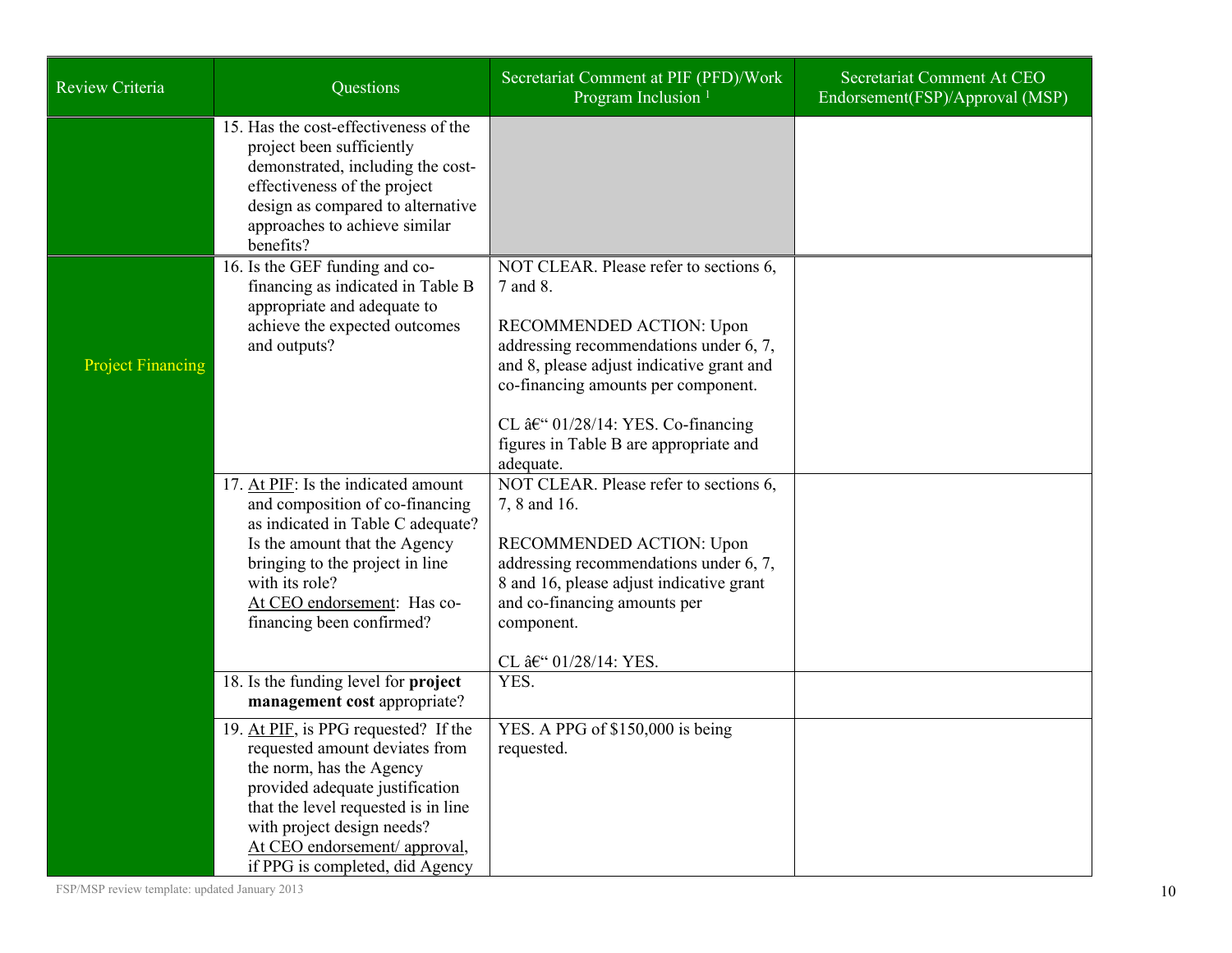| <b>Review Criteria</b>                              | <b>Ouestions</b>                                                                                                            | Secretariat Comment at PIF (PFD)/Work<br>Program Inclusion <sup>1</sup>                                        | Secretariat Comment At CEO<br>Endorsement(FSP)/Approval (MSP) |
|-----------------------------------------------------|-----------------------------------------------------------------------------------------------------------------------------|----------------------------------------------------------------------------------------------------------------|---------------------------------------------------------------|
|                                                     | report on the activities using the<br>PPG fund?                                                                             |                                                                                                                |                                                               |
|                                                     | 20. If there is a non-grant<br>instrument in the project, is<br>there a reasonable calendar of<br>reflows included?         | N/A                                                                                                            |                                                               |
| <b>Project Monitoring</b>                           | 21. Have the appropriate Tracking<br>Tools been included with<br>information for all relevant<br>indicators, as applicable? |                                                                                                                |                                                               |
| and Evaluation                                      | 22. Does the proposal include a<br>budgeted M&E Plan that<br>monitors and measures results<br>with indicators and targets?  |                                                                                                                |                                                               |
|                                                     | 23. Has the Agency adequately<br>responded to comments from:                                                                |                                                                                                                |                                                               |
| <b>Agency Responses</b>                             | $\bullet$ STAP?<br>• Convention Secretariat?<br>The Council?<br>$\bullet$<br>• Other GEF Agencies?                          |                                                                                                                |                                                               |
| Secretariat Recommendation                          |                                                                                                                             |                                                                                                                |                                                               |
| Recommendation at<br><b>PIF</b> Stage               | 24. Is PIF clearance/approval<br>being recommended?                                                                         | NOT YET. Please refer to sections 6, 7,<br>8, 10, 13, 16, 17<br>CL $\hat{a}\in$ 01/28/14: YES. This project is |                                                               |
|                                                     | 25. Items to consider at CEO<br>endorsement/approval.                                                                       | being recommended for clearance.                                                                               |                                                               |
| <b>Recommendation at</b><br><b>CEO</b> Endorsement/ | 26. Is CEO endorsement/approval<br>being recommended?                                                                       |                                                                                                                |                                                               |
| Approval                                            | First review*                                                                                                               | January 10, 2014                                                                                               |                                                               |
| <b>Review Date (s)</b>                              | Additional review (as necessary)                                                                                            | January 28, 2014                                                                                               |                                                               |
|                                                     | Additional review (as necessary)                                                                                            |                                                                                                                |                                                               |